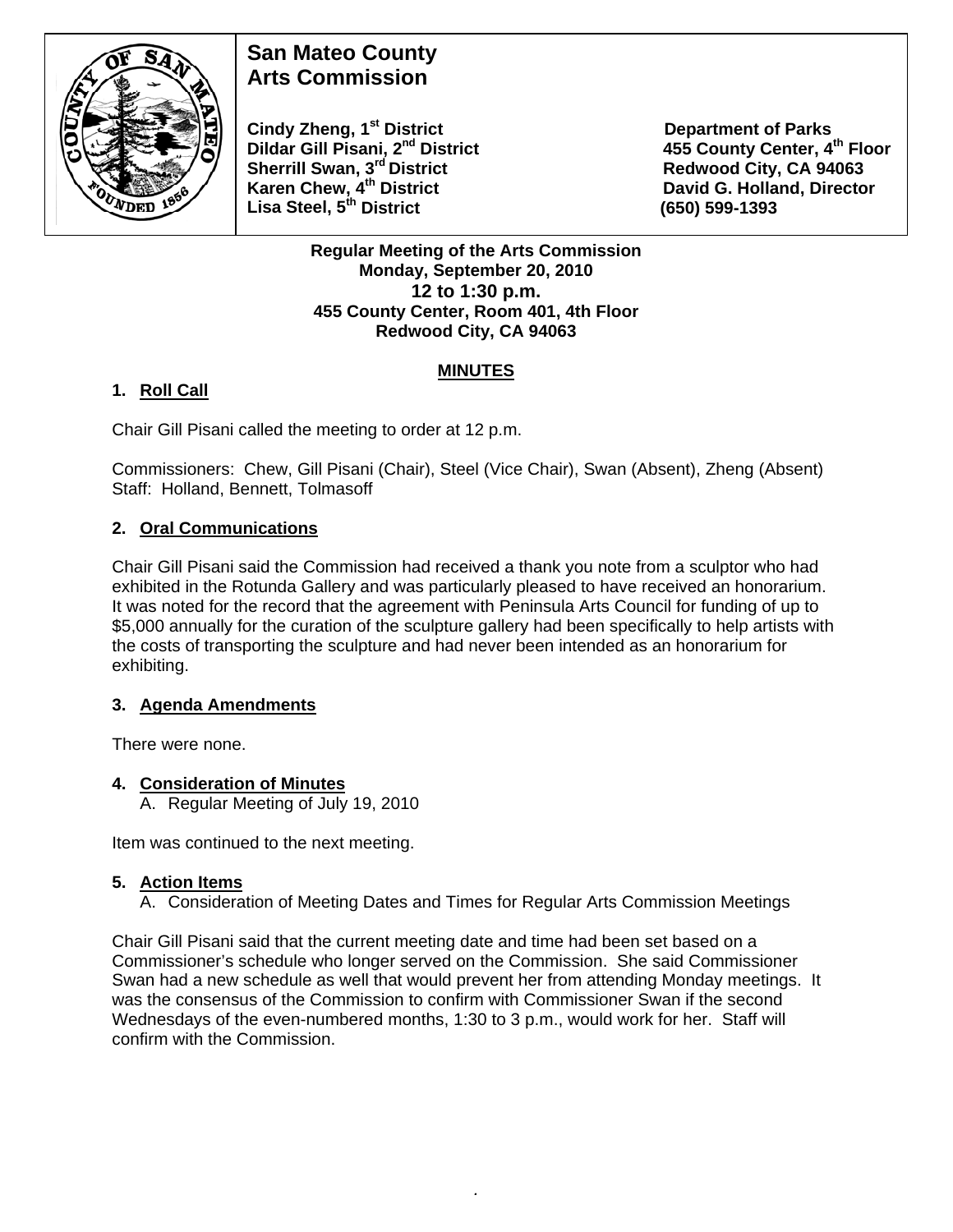B. Consideration of Approving Printing Costs for Marketing of [www.discoversmc.com](http://www.discoversmc.com/) **Brochure** 

The Commission discussed various locations for distribution of the 5X7-inch postcard (rather than brochure) marketing [www.discoversmc.com](http://www.discoversmc.com/) such as libraries, schools, the San Mateo Convention and Visitor's Bureau, local Chambers of Commerce, and city recreation centers.

Commission Action: M/S Steel/Chew to approve printing 10,000 copies.

Motion carried 3-0 with Commissioners Swan and Zheng absent.

Chair Gill Pisani expressed concern that some of the images were of locations that were not in San Mateo County. The Commission consensus was to change the tagline from "Discover San Mateo County Today" to "Discover San Mateo County Arts." The Commission also agreed that 100 playbill sized posters would be printed as well. Commissioner Steel said she would have the change made.

C. Consideration of Request to Sponsor the San Mateo County Fair Fine Arts Division Best of Show Awards (\$700)

Commission Action: M/S Chew/Steel to sponsor the San Mateo County Fair Fine Arts Division Best of Show Awards at the \$700 level

Motion carried 3-0 with Commissioners Swan and Zheng absent.

**6. Reports from Subcommittees** (Arts Education, Budget, Curation, Marketing, Networking and Support, Policy)

Arts Education: It was noted that the Filoli Student Art Show had occurred.

Budget: Director Holland noted that the September budget revisions were on the September 28 Board of Supervisors agenda.

Curation: Commissioner Steel asked about the description for a gallery coordinator. Director Holland indicated the intent to contact local college art departments about potential internships to curate the galleries. Chair Gill Pisani will contact Bob Poplack at Notre Dame de Namur University and Commissioner Chew will get contact information for Rory Nakata at College of San Mateo. Ms. Tolmasoff suggested a diagram/floor plan to share with potential curatorial assistants and art organizations that will exhibit in the galleries.

Marketing: No additional reports.

Networking and Support: Chair Gill Pisani said that the committee for the Planning Project was gelling and that each of the members had at least four to five communities networks and were doers with connections. She said a member from the midcoast had not yet been identified. Commissioner Steel indicated she had potential contacts in the Moss Beach area. She said the Committee would be meeting near the end of the month. She said they needed to determine the audience for the survey that was being developed. Ms. Tolmasoff said that the County Manager's Office maintains different contact databases and might be able to assist. She said she would like one or two people to interview other counties that support the arts and visiting those with innovative local arts agencies. Director Holland said staff would look into identifying

*.*